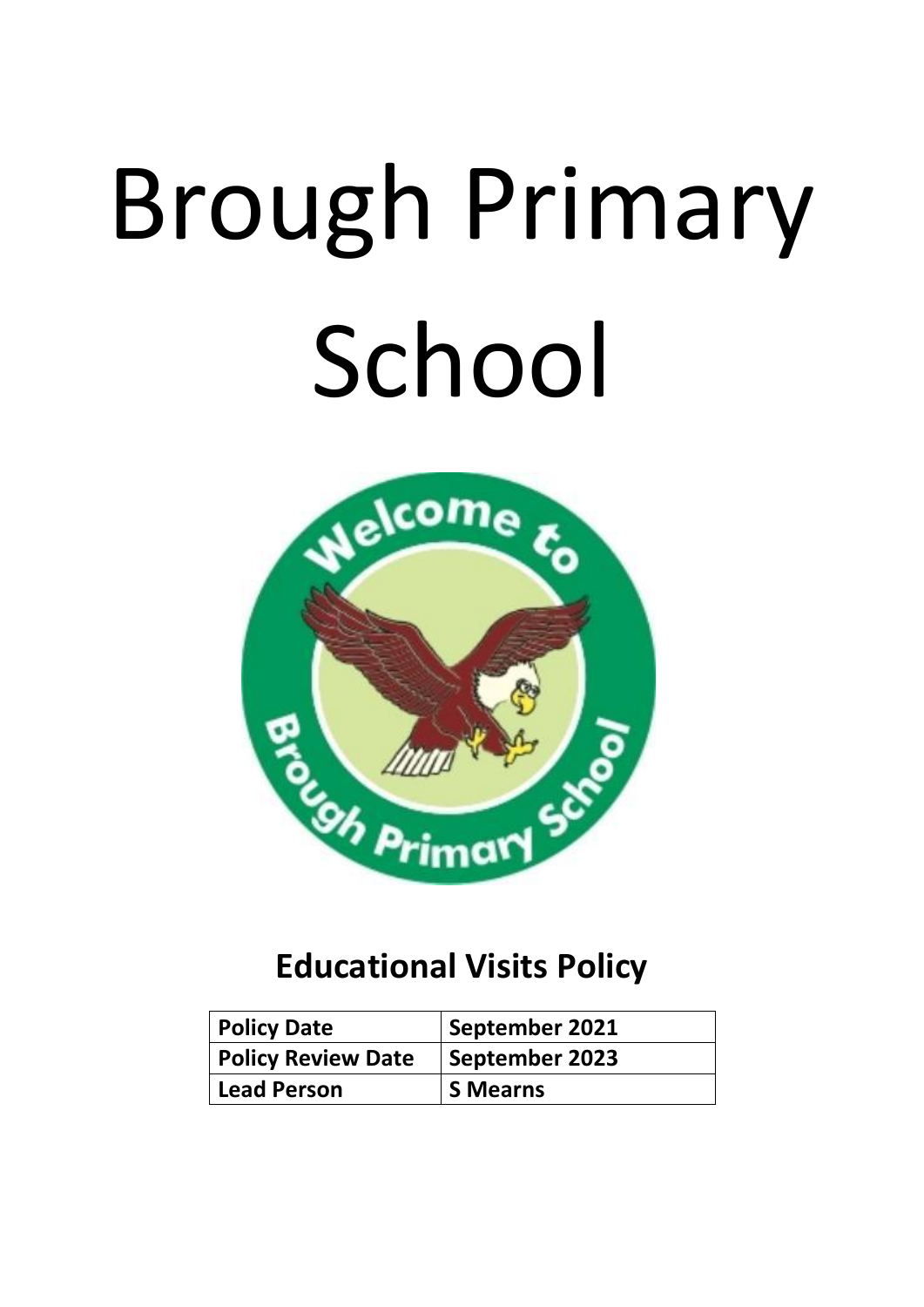Educational Visits Co-ordinator – **Mr S. Mearns** (email smearns@broughprimaryschool.co.uk) Governor for Education Visits - **Mr. M Harrison** (emai[l m.harrison@broughprimaryschool.co.uk\)](mailto:m.harrison@broughprimaryschool.co.uk) The LA Educational Visits and Outdoor Learning Consultant - Clare Johnson *(email [clare.johnson@eastriding.gov.uk\)](mailto:clare.johnson@eastriding.gov.uk)* The head teacher has overall responsibility for approving all the school's educational visits.

# **Introduction**

All offsite visits and activities that are organised and undertaken by the school are regarded as "educational visits". Whenever pupils leave the school site under the direct or indirect supervision of school staff, they are undertaking an educational visit.

# **Aims and Objectives**

The school aims to offer children a broad and balanced curriculum that promotes their spiritual, moral, cultural, mental and physical development, builds cultural capital and prepares them for adult life. The school's head teacher and governors recognise the value and importance of learning outside the classroom, and encourage staff to organise educational visits that enrich the curriculum and enhance the learning and development of our pupils.

# **Types of visits organised by the school**

The school offers a wide range of educational visits which offer children an experience which cannot be gained in classrooms or through utilising technology. We run day visits linked to topics in all year groups and visits organised as part of extracurricular activities such as the school choir. The school runs a comprehensive calendar of sporting visits as part of the South Hunsley Partnership, which involve children from across the school over the course of the school year. We also offer two residential visits for children in upper Key Stage 2.

# **Access to Generic Policies and Guidelines**

The LA Educational Code of Practice and Visits Guidelines are accessible via the EVOLVE Online educational visits system for East Riding of Yorkshire .**[https://evolve.edufocus.co.uk/evco10/evchome\\_public.asp?domain=eastridingLA](https://evolve.edufocus.co.uk/evco10/evchome_public.asp?domain=eastridingLA)**

**The East Riding generic risk assessments are available in the resources section of EVOLVE. All those pertinent to each individual visit, together with the visit specific risk assessment must be signed by all staff and volunteers attending each visit prior to the visit commencing.**

# **Monitoring**

The EVC will accompany at least one visit per year to monitor real practice, and to assist with the review of policies and procedures.

# **Procedure for completing risk assessments for Educational Visits**

**The EVOLVE on-line system must be used to record all visits. In addition, visit leaders must ensure the following forms are completed or referred to:**

1. Booking Educational Visit

Inform the EVC of an intended educational visit as soon as the date is approved by the head teacher, to allow the EVC an opportunity to check all timescales are adhered to and all necessary documents, including visit specific risk assessments are completed.

2. EVOLVE On-Line

The visit leader completes the EVOLVE on-line form for every trip at least **2 weeks** before the departure for day visits and **6 weeks** before for residential visits. The visits specific risk assessment, letters to parents, contact details of the pupils (where necessary) and any other relevant documentation should be uploaded to EVOLVE before the form is submitted. These are sent electronically through EVOLVE to the EVC for vetting, who will then forward them on to the head teacher for final approval. For residential visits the electronic forms are also emailed via EVOLVE online to the local authority Educational Visits Coordinator, Clare Johnson for authority approval.

3. Specific Risk Assessment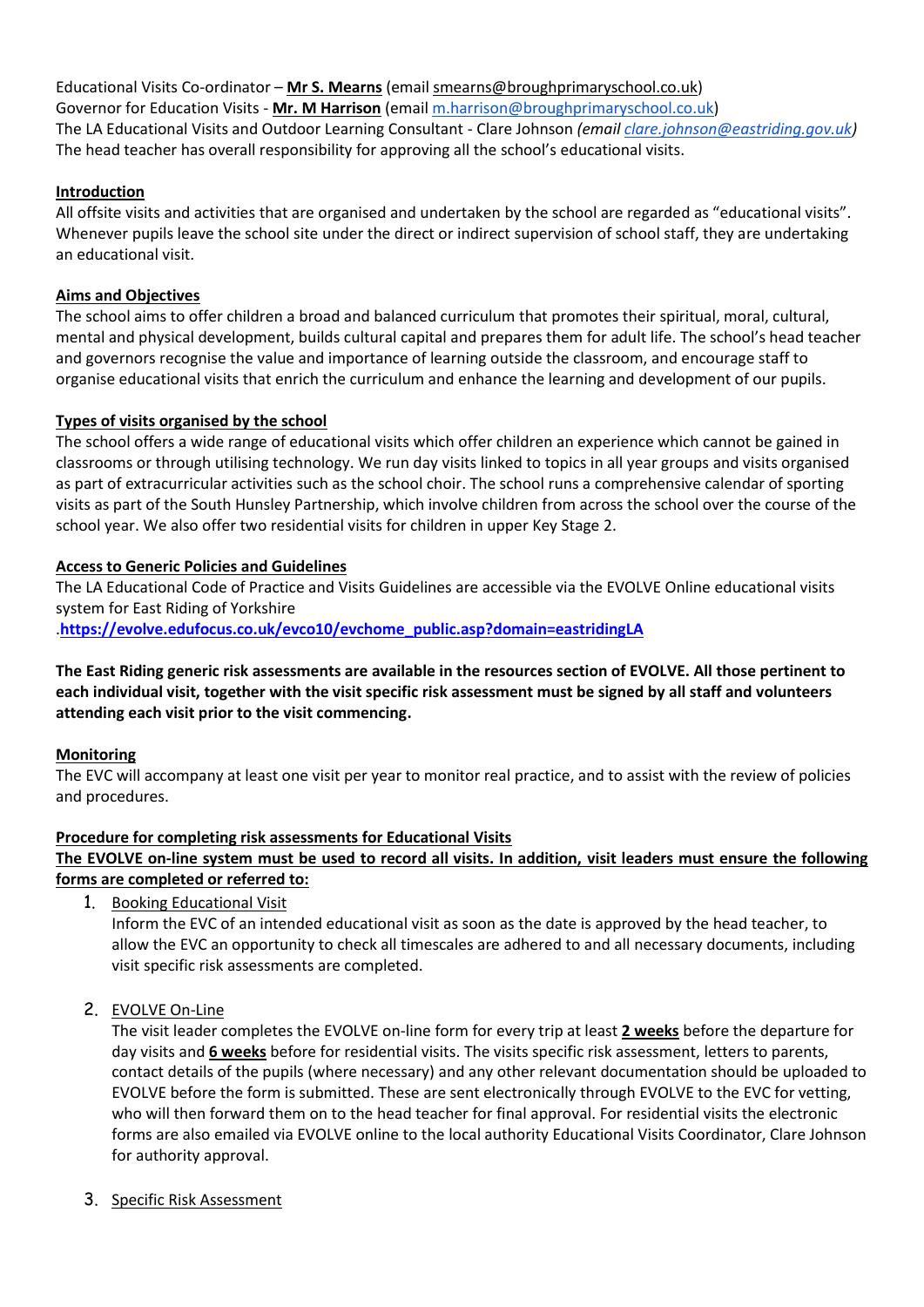**Specific risk assessments must be completed by the visit leader for all visits, and a copy must be attached to the EVOLVE form when submitted them for approval.** The visit leader should consider what specific risks are present at each location for the whole group or for individual children. These may be to do with the visit itself or individual children who require additional supervision or have medical/physical needs which require additional consideration. Copies of these risk assessments should be circulated amongst and signed by the staff on the visit so that everyone is aware of supervision requirements. (The EVC is available to give advice regarding which specific risk assessments would best suit each cohort/visit). These forms need to be specific to the visit e.g. Cruckley Farm has a bull in the field which must be avoided or James, with his wheel chair, needs specific access and care arrangements.

# 4. Generic risk assessments

In the specific and Evolve on-line risk assessment forms, reference is made to any generic risk assessments that have been carried out (e.g.: all travel, all visits). These are available on-line with the EVOLVE system. They need to be read, agreed with, and signed by all staff prior to the commencement of an educational visit. There is no need to do anything else other than to ensure that all staff going on the trip have read and signed the appropriate risk assessments.

# 5. Ratios

The adult : child ratio as detailed below should be adhered to unless the group leader, in consultation with the head teacher feels changes to the visit ratio support is required due to the nature of the group or the nature of the visit. This might involve adding additional supervisory staff or taking less staff depending on the visit.

Day visits

- $\bullet$  Children (age 3 4) 1:5
- $\bullet$  School years 1-3 (age 5-7) 1:6
- School years  $4-6$  (age  $8-10$ )  $1:15$

Residential visits

- 1:10 and for mixed gender groups it is preferable to have at least 1 male and 1 female member of staff unless specifically approved by the head teacher.
- 6. Additional Equipment

Whilst on the visit, **high visibility vests** and **wristbands** showing the school name and contact details are available for use if deemed necessary and appropriate for the visit.

# **Appendix**

# **LEA guidance for planning an educational visit**

# **1. At the beginning of the academic year**

For visits with significant financial commitment, "Outline Approval" should be obtained from parents before firm bookings are made.

#### **2. Visit objectives**

All educational visits should have a defined purpose, with clearly stated, justifiable educational objectives, or else they may not be approved, and may not be covered by the LA insurance.

#### **3. Selection of young people**

Every effort is made to ensure that school journeys and activities are available and accessible to all who wish to participate, irrespective of special educational or medical needs, ethnic origin, gender or religion.

#### **4. The Overall Group Leader/Visit Organiser**

The Overall Group Leader must be assessed and approved as suitable and competent to fulfil their role and responsibilities by the Head teacher.

#### **5. Deputy, Assistant and Volunteer Leaders**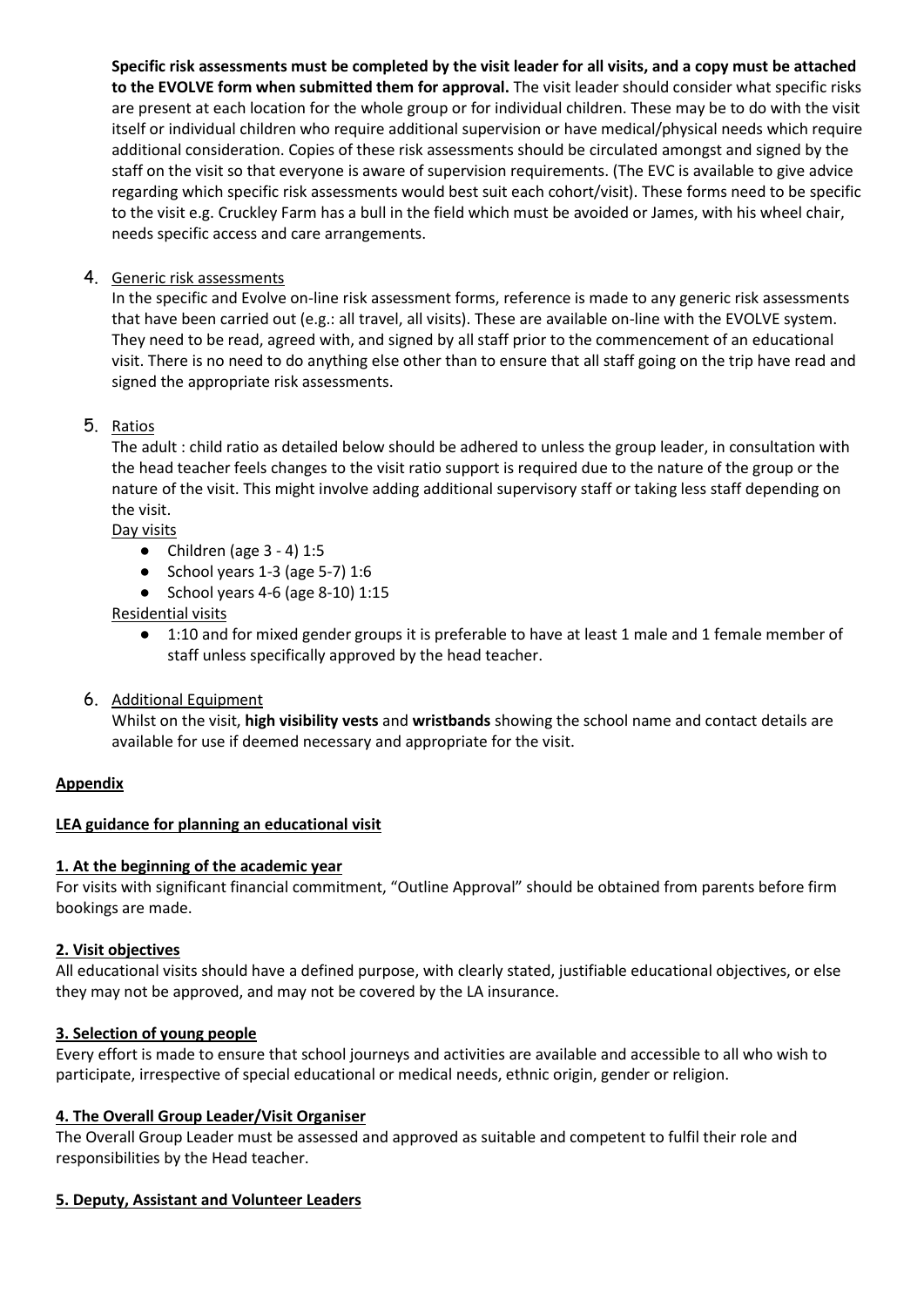Visits normally require a Deputy Leader who is able to deputise, and take full responsibility for the Overall Group Leader, if necessary. *Leaders should note, it is not school policy to allow children of staff to be present on a visit unless they were also a pupil at the school.*

The school has a responsibility to ensure that all adults involved in the supervision of children during school-related activities (including visits) are suitable people to work with children, and pose no threat to the young people in their care. Concerns about possible child abuse or poor practice by a member of staff, volunteer or other, adult should be reported immediately. Young people on extended educational visits should at all times have ready access to a competent adult who has an appropriate level of first aid training.

# **6. Staffing selection and supervision ratios**

Effective supervision is of the utmost importance in maintaining the safety and welfare of the children on educational visits. The LA Educational Visits Guidelines provide recommended minimum staffing ratios, but the choice of staff and the decision regarding ratios is still a matter of judgment for the Head teacher, after consultation with the EVC and Overall Group Leader (and LA Ed Visits Consultant, if necessary), as part of the risk assessment and management process. It is generally good practice to have at least two adults accompanying any off-site experience so that there is some flexibility and reserve capacity if things go wrong. Particular consideration should be given to staffing levels required for visits that involve adventurous/high risk activities, and those that involve indirect or remote supervision

# **7. Selection and suitability of accommodation or venues to be visited**

As part of the overall risk assessment process, and in keeping with their legal duty of care, the Overall Group Leader must take reasonable steps to check that any accommodation (e.g. youth hostel) that is used, and any venues (e.g. castles or museums) that the group plans to visit, are suitable, satisfactory, and acceptably safe. When planning a visit, the Visit Organiser (and other group leaders) should, wherever possible, undertake an exploratory visit to inspect and familiarise themselves with the accommodation to be used and venues to be visited.

# **8. High risk activities and environments**

Leaders who organise visits that involve high-risk activities and environments must be aware that such visits normally require a greater degree of planning and preparation by virtue of their complexity and unpredictability. E.g. High Adventure in Keighley. All Category 1 and 2 (Day), Category 3 (UK Residential) and Category 4 (Overseas) visits that involve high risk activities and environments are classified as subcategory "A" and must be recorded on Evolve, and approved by the EVC, Head teacher and Local Authority. Leaders and other supervisors must be sufficiently competent to supervise pupils in the activity/environment. Competence derives from knowledge, experience, training and personal qualities and may be evidenced by holding the relevant National Governing Body (NGB) award where appropriate. Visit Organisers should plan alternative activities and venues to cater for possible changes in circumstances (e.g. worsening weather or rising river levels), and all staff should be aware of these possible contingencies. The EVC will sometimes ask to see and check these plans.

# **9. Risk assessments and management**

The school has a legal duty of care for its young people, and must therefore consider the hazards involved during an educational visit, and ensure that risks are managed at reasonable and acceptable levels. The Visit Organiser should undertake an appropriate specific risk assessment for each visit, and this should be shared/discussed/agreed by all visit leaders before the visit takes place. Appropriate written evidence of this process should be provided and the specific risk assessment should be submitted with the EVOLVE form.

# **10. Insurance and finance arrangements (including charging arrangements)**

The Head teacher/EVC/Overall Group Leader must ensure that adequate insurance arrangements are in place for all educational visits, and Group Leaders should check carefully that the scope and level of cover provided is adequate for each visit. Visit Organisers should also check that any external service providers have sufficient public liability cover (normally at least £5 million).

The Visit Organiser and school EVC should ensure that:

- − each visit is accurately costed and budgeted for;
- − adequate allowances are made for additional unforeseen costs and changes in circumstances;
- financial plans especially for more complex and higher costing visits are checked over and agreed first by the EVC/Head teacher before financial commitments are made;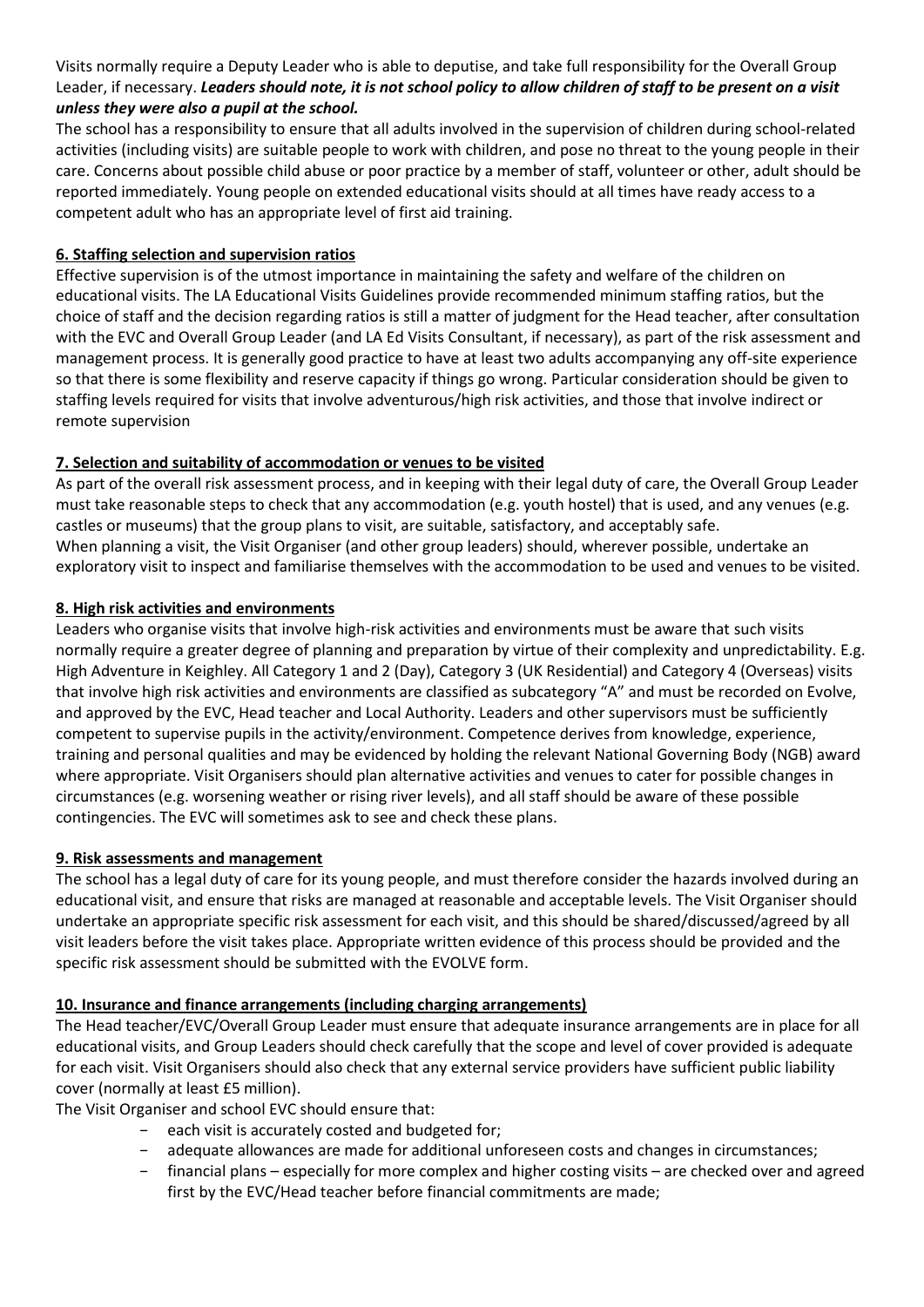- for visits that involve substantial commitment financially (e.g. overseas expeditions), no firm bookings or financial commitments are made until the visit has been agreed and received "Outline Approval" by the relevant authorities;
- − the costs of the visit are made clear to all concerned (including parents), including how much will come from school funds, and how much each parent will be charged or asked to contribute;
- − Money collected for visits is kept in a separate school account, and secure systems are in place to ensure that money is accessed and accounted for correctly.

# **11. Charging arrangements**

The school will ask parents for voluntary contributions towards the cost of visits to enable them to go ahead; if insufficient contributions are made visits may be cancelled. Please refer to the school Charging Policy for details.

#### **12. Transport**

As part of the overall risk assessment process, the Visit Organiser must take reasonable steps to check that any transport used during the visit is suitable, satisfactory, and acceptably safe, and that any specific Local Authority or legal requirements are met. A list of approved companies is available on Evolve. Leaders should refer to the Local Authority's generic risk assessments that give detailed recommendations for all standard forms of transport.

#### **13. Parent information and consent**

The Overall Group Leader and EVC must ensure that parents/guardians are provided with appropriate and sufficient information about all visits. The amount of information and method of provision will depend upon the type of visit planned and the assessed level of risk involved.

Parents/guardians of a child taking part in non-routine visits will be asked to complete a consent form for each trip. For routine, local visits, the school requests written consent as part of the admissions process, which covers the time children spend in the school, unless parents write to withdraw that consent.

There is no legal requirement to obtain parental consent for visits/activities during normal school hours but it is nonetheless good practice to inform parents and seek consent for any activities that parents might be particularly concerned about. Any special/medical needs of pupils must be known and supervising staff must be briefed and trained accordingly. Parents are asked to give written consent for the administration of plasters and off-the-shelf first aid/medication, if deemed necessary. Parents should be clearly informed of the arrangements and responsibilities for collecting a pupil after a visit. The Visit Organiser/EVC must carry parent contact details for all pupils on a visit, unless it is entirely within the school office hours.

# **14. Staff briefing and emergency procedures**

It is important that all staff (including volunteers) involved in the leadership of a visit are fully briefed about each visit. Staff should be aware of their expected roles and responsibilities before, during and after a visit. Group leaders should be aware of emergency procedures and how to obtain outside assistance or contact the emergency services if required. Part of the planning for emergencies must involve the recording of one or more Emergency Home Contact(s) who should be available at any time during the visit. In the case of visits taking place entirely within the school day, this contact can just be entered as 'Office'.

The Visit Organiser must ensure that group leaders have immediate access to the emergency contact details of the school managers and the parents of those children on the visit when any part of the visit falls outside of normal office hours. A properly equipped first aid kit is always available to staff during school visits and must be checked and taken on all visits.

All staff should be made aware of the conduct and behaviour expected of them during the visit, particularly in regard to issues such as smoking and alcohol use.

#### **15. Briefing and preparation of young people**

Providing relevant information and guidance to pupils is an important part of preparing for all school visits. Pupils should be briefed about safety arrangements and what clothing/equipment should be brought. Leaders must ensure that pupils clearly understand what will be considered unacceptable behaviour or conduct, and the consequences of non-compliance. "Buddy systems" are an effective means of promoting safety and welfare within the group.